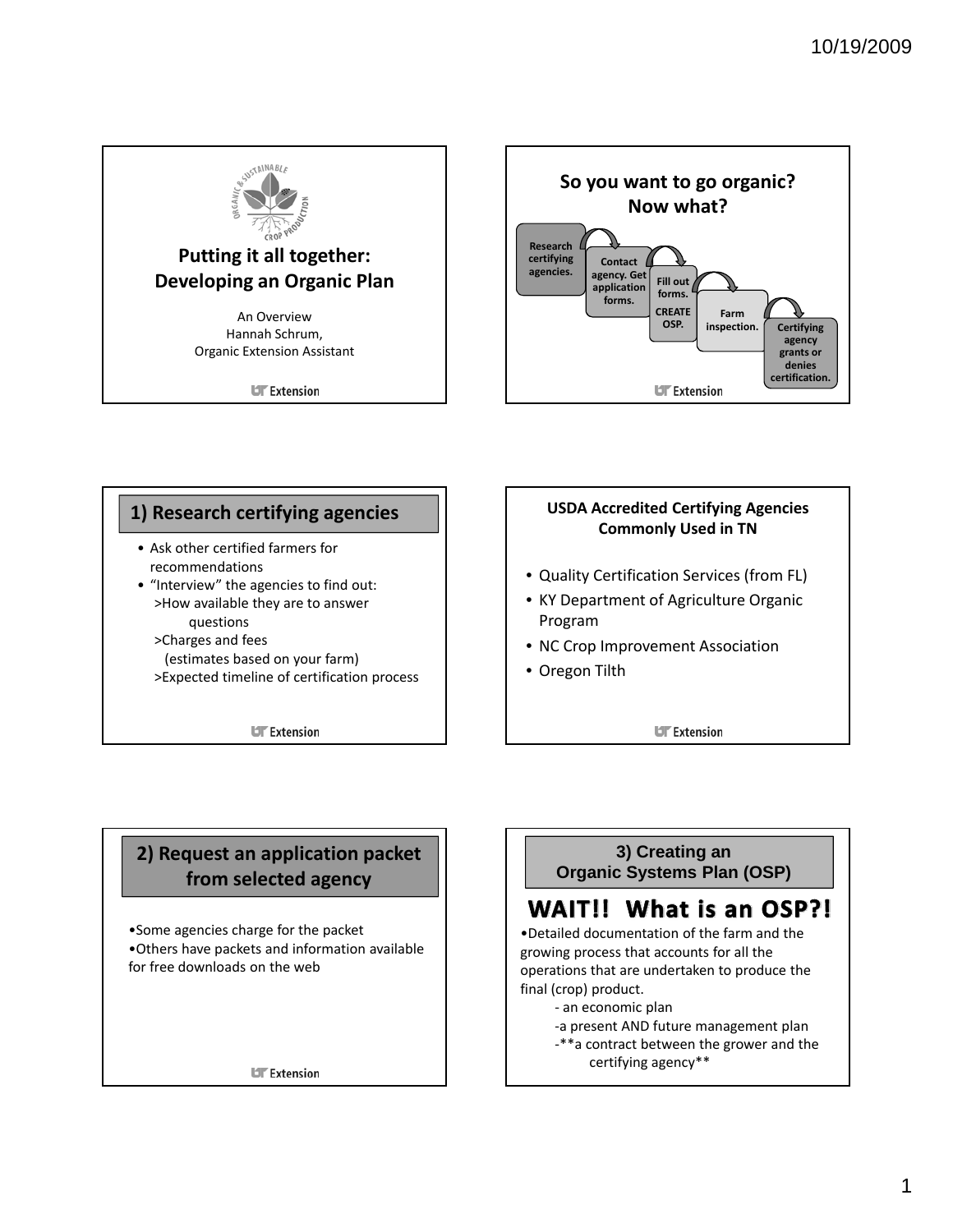### **Creating an OSP**

The National Organic Program requires an OSP to include\*:

- 1. Description of Practices
- 2. List of Substances
- 3. Monitoring Practices
- 4. Record Keeping System
- 5. Contamination Prevention

**\*AMOUNT OF DETAIL VARIES FOR EACH CERTIFYING AGENCY**

**UT** Extension

#### **1) Description of Practices:**

•Tillage practices, irrigation methods, planting of hedgerows, stream buffers, drainage, manure handling practices, composting facilities and crop rotations

•Includes all tools used, inputs and the frequency in which they are used.

*Every time* you do something on farm, DOCUMENT IT. What? How much? Where? When? Why?

**UF** Extension

### **2) List of Substances**

•For each input on the farm, record:

- Where it is used?
- Source?
- Proof of commercial availability
- \*\*Complete\*\* list of ingredients

•If a material is not listed on the OSP, then it cannot be used without notifying the agency (EVEN IF IT IS "ORGANIC"!)

**UF** Extension

### **2) List of Substances (for livestock, only)**

- •Feed
- •Vitamins/supplements
- •Backup source of feed
- •Documentation to support the need for approved non‐organic supplements

**UIT** Extension

# **3) Monitoring Practices**

•Documentation of how you will anticipate and check for problems.

•Examples:

‐Soil tests for copper toxicity ‐Pest scouting and threshold

- establishment
- ‐Compost temperature and turning log

‐Fecal stool (livestock) monitoring for parasites

**UT** Extension

### **4) Record Keeping System**

#### **EVERYTHING MUST BE DOCUMENTED and records kept for 5 year minimum**

•EVERY input‐ fertilizer, seeds, transplants, mulch, building materials, compost, tool, feed, treatments, receipts

•EVERY operation‐ compost application; planting; harvesting; cleaning (tools)

- •EVERY time‐ record dates
- •EVERY field (or animal)

**UIT** Extension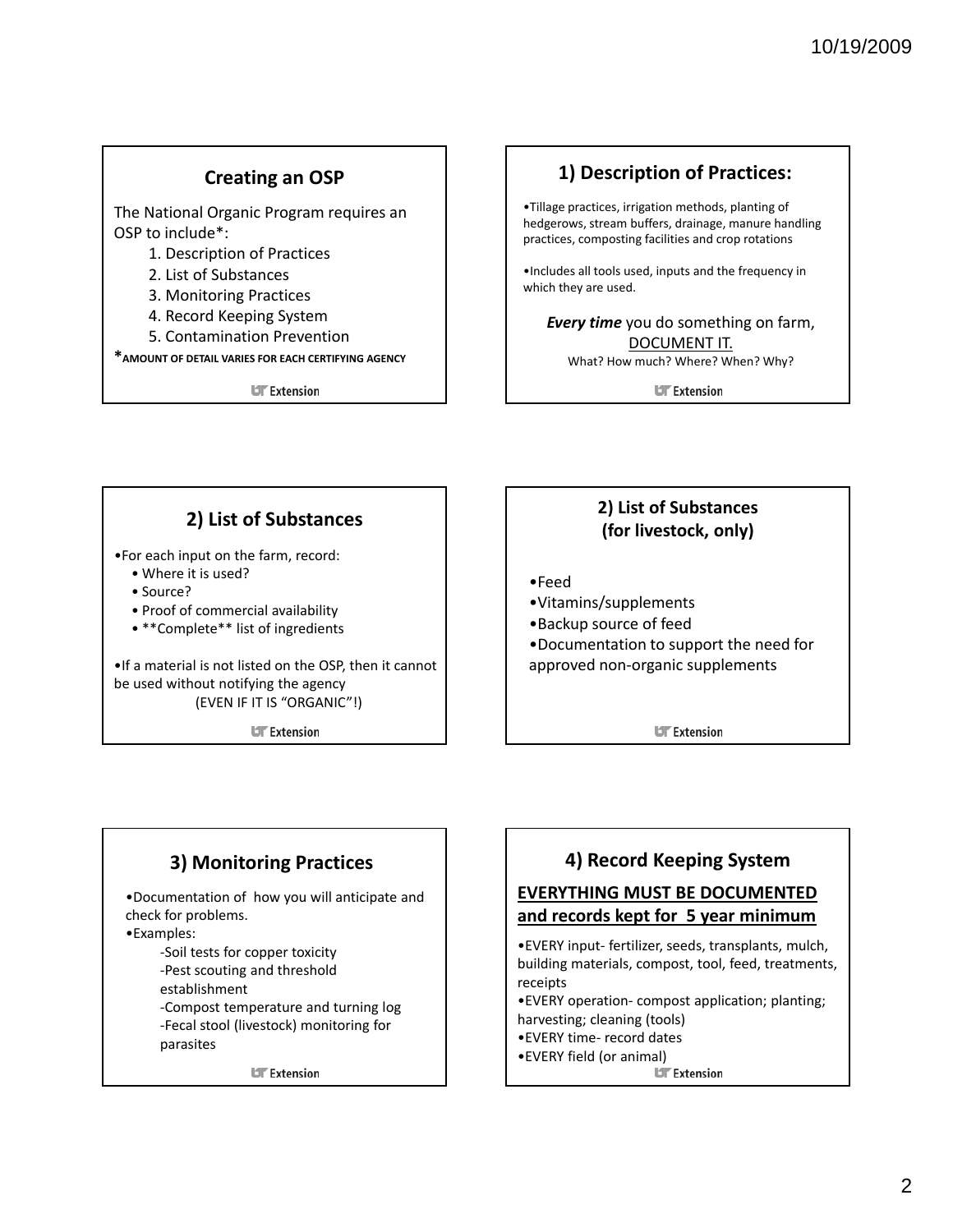# **5) Contamination Prevention** •Must demonstrate how organic products will be kept from contact with non‐organic substances gettyimage **NON organic apples Organic apples**







|                                    |                                                                                                                                            | <b>Organic Farm Plan</b>                                    |      |                                                                                                                                                                                                                                                                                                                                                                                                                                                                                             |
|------------------------------------|--------------------------------------------------------------------------------------------------------------------------------------------|-------------------------------------------------------------|------|---------------------------------------------------------------------------------------------------------------------------------------------------------------------------------------------------------------------------------------------------------------------------------------------------------------------------------------------------------------------------------------------------------------------------------------------------------------------------------------------|
| policies.                          |                                                                                                                                            |                                                             |      | Please fill out this questionnaire if you are requesting organic farm/crop certification. Use additional sheets if<br>necessary. Sign this form. You must submit farm maps and field history sheets with this form. Attach all other<br>supporting documents (soil, assue or water tests, rented or recently purchased land histories, etc.) outlined in section<br>9 of this questionnaire. This form or an update form may be used to update certification, according to certifying agent |
|                                    | <b>SECTION 1: General Information</b>                                                                                                      |                                                             |      | <b>NOP Rule 205.401</b>                                                                                                                                                                                                                                                                                                                                                                                                                                                                     |
| Name                               | Farm Name                                                                                                                                  |                                                             |      |                                                                                                                                                                                                                                                                                                                                                                                                                                                                                             |
| <b>Address</b>                     |                                                                                                                                            | City                                                        |      | For office use only<br>Date received                                                                                                                                                                                                                                                                                                                                                                                                                                                        |
| State                              | Zip code                                                                                                                                   |                                                             | Date | Date reviewed<br>Reviewer initials                                                                                                                                                                                                                                                                                                                                                                                                                                                          |
| Phone                              | Fax<br><b>Fmail</b>                                                                                                                        |                                                             |      | Fees received<br>Inspector                                                                                                                                                                                                                                                                                                                                                                                                                                                                  |
|                                    | Legal status. 3 Sole proprietorship Thust or non-profit Cooperation Cooperative<br>Legal partnership (federal form 1065)   Other (specify) |                                                             |      |                                                                                                                                                                                                                                                                                                                                                                                                                                                                                             |
| Year first<br>certified            | List previous organic<br>certification by other<br>agencies                                                                                | List current organic<br>certification by<br>other agencies. |      | Year when complete Organic Farm Plan<br>Questionnaire was last submitted                                                                                                                                                                                                                                                                                                                                                                                                                    |
|                                    | List all crops or products requested for certification.                                                                                    |                                                             |      |                                                                                                                                                                                                                                                                                                                                                                                                                                                                                             |
| certification?<br>TVes <b>T</b> No | Have you ever been denied if yes, describe the circumstances:                                                                              |                                                             |      |                                                                                                                                                                                                                                                                                                                                                                                                                                                                                             |